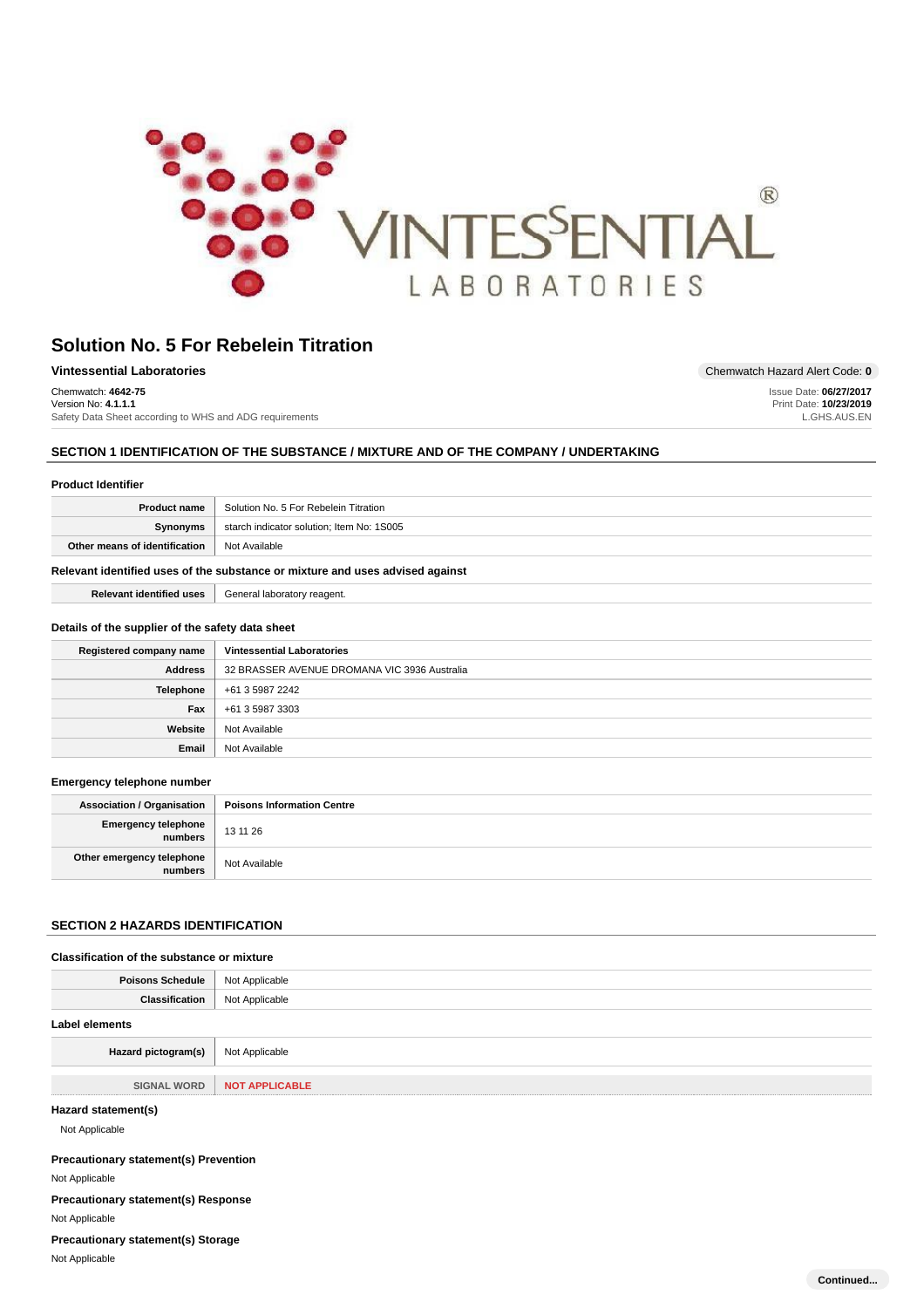### **Precautionary statement(s) Disposal**

### Not Applicable

# **SECTION 3 COMPOSITION / INFORMATION ON INGREDIENTS**

#### **Substances**

See section below for composition of Mixtures

### **Mixtures**

Not Available Not Available Not Available Not Available Not Available Not Available Not Available Not Available

# **SECTION 4 FIRST AID MEASURES**

#### **Description of first aid measures**

| <b>Eye Contact</b>  | If this product comes in contact with eyes:<br>▶ Wash out immediately with water.<br>If irritation continues, seek medical attention.<br>Removal of contact lenses after an eye injury should only be undertaken by skilled personnel. |
|---------------------|----------------------------------------------------------------------------------------------------------------------------------------------------------------------------------------------------------------------------------------|
| <b>Skin Contact</b> | If skin or hair contact occurs:<br>Flush skin and hair with running water (and soap if available).<br>Seek medical attention in event of irritation.                                                                                   |
| Inhalation          | If fumes, aerosols or combustion products are inhaled remove from contaminated area.<br>• Other measures are usually unnecessary.                                                                                                      |
| Ingestion           | Immediately give a glass of water.<br>First aid is not generally required. If in doubt, contact a Poisons Information Centre or a doctor.                                                                                              |

### **Indication of any immediate medical attention and special treatment needed**

Treat symptomatically.

### **SECTION 5 FIREFIGHTING MEASURES**

# **Extinguishing media**

 $\blacktriangleright$  There is no restriction on the type of extinguisher which may be used.

Use extinguishing media suitable for surrounding area.

### **Special hazards arising from the substrate or mixture**

**Fire Incompatibility** None known

| Fire incompatibility           | <b>NONE KNOWN</b>                                                                                                                                                                                                                                                                                                                      |  |  |  |
|--------------------------------|----------------------------------------------------------------------------------------------------------------------------------------------------------------------------------------------------------------------------------------------------------------------------------------------------------------------------------------|--|--|--|
| <b>Advice for firefighters</b> |                                                                                                                                                                                                                                                                                                                                        |  |  |  |
| <b>Fire Fighting</b>           | ► Use water delivered as a fine spray to control fire and cool adjacent area.<br>▶ Do not approach containers suspected to be hot.<br>► Cool fire exposed containers with water spray from a protected location.<br>If safe to do so, remove containers from path of fire.<br>Equipment should be thoroughly decontaminated after use. |  |  |  |
| <b>Fire/Explosion Hazard</b>   | $\blacktriangleright$ Non combustible.<br>▶ Not considered a significant fire risk, however containers may burn.<br>Decomposition may produce toxic fumes of:<br>carbon dioxide (CO2)<br>hydrogen iodide<br>other pyrolysis products typical of burning organic material.                                                              |  |  |  |
| <b>HAZCHEM</b>                 | Not Applicable                                                                                                                                                                                                                                                                                                                         |  |  |  |

### **SECTION 6 ACCIDENTAL RELEASE MEASURES**

### **Personal precautions, protective equipment and emergency procedures**

See section 8

### **Environmental precautions**

See section 12

### **Methods and material for containment and cleaning up**

| Clean up all spills immediately.<br>Avoid breathing vapours and contact with skin and eyes.<br>$\triangleright$ Control personal contact with the substance, by using protective equipment.<br><b>Minor Spills</b><br>► Contain and absorb spill with sand, earth, inert material or vermiculite.<br>▶ Wipe up.<br>Place in a suitable, labelled container for waste disposal. |                                                                                                                                                                                                                                                                                |  |  |  |
|--------------------------------------------------------------------------------------------------------------------------------------------------------------------------------------------------------------------------------------------------------------------------------------------------------------------------------------------------------------------------------|--------------------------------------------------------------------------------------------------------------------------------------------------------------------------------------------------------------------------------------------------------------------------------|--|--|--|
| <b>Major Spills</b>                                                                                                                                                                                                                                                                                                                                                            | Clear area of personnel and move upwind.<br>Alert Fire Brigade and tell them location and nature of hazard.<br>$\triangleright$ Control personal contact with the substance, by using protective equipment.<br>Prevent spillage from entering drains, sewers or water courses. |  |  |  |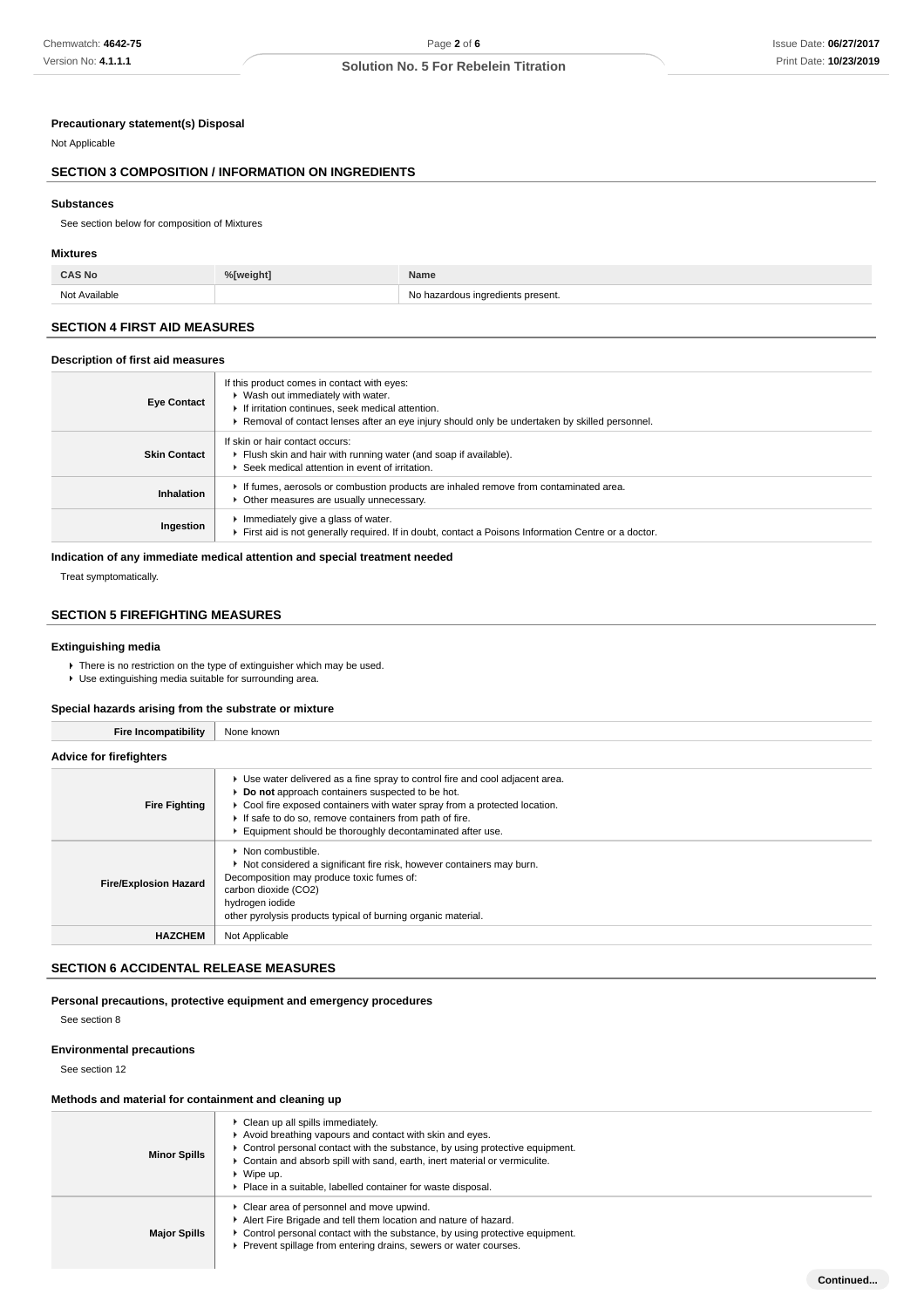|  |  | Recover product wherever possible.<br>▶ Put residues in labelled containers for disposal.<br>If contamination of drains or waterways occurs, advise emergency services. |
|--|--|-------------------------------------------------------------------------------------------------------------------------------------------------------------------------|
|--|--|-------------------------------------------------------------------------------------------------------------------------------------------------------------------------|

Personal Protective Equipment advice is contained in Section 8 of the SDS.

### **SECTION 7 HANDLING AND STORAGE**

| Precautions for safe handling                                                                                                                                                                                                                                                                                                                                                                                                                      |                                                                                                                                                                                                                                                                                                                                                                   |  |  |  |
|----------------------------------------------------------------------------------------------------------------------------------------------------------------------------------------------------------------------------------------------------------------------------------------------------------------------------------------------------------------------------------------------------------------------------------------------------|-------------------------------------------------------------------------------------------------------------------------------------------------------------------------------------------------------------------------------------------------------------------------------------------------------------------------------------------------------------------|--|--|--|
| Limit all unnecessary personal contact.<br>▶ Wear protective clothing when risk of exposure occurs.<br>Use in a well-ventilated area.<br><b>No When handling DO NOT eat, drink or smoke.</b><br>Safe handling<br>Always wash hands with soap and water after handling.<br>Avoid physical damage to containers.<br>Use good occupational work practice.<br>▶ Observe manufacturer's storage and handling recommendations contained within this SDS. |                                                                                                                                                                                                                                                                                                                                                                   |  |  |  |
| Other information                                                                                                                                                                                                                                                                                                                                                                                                                                  | Store in original containers.<br>▶ Keep containers securely sealed.<br>Store in a cool, dry, well-ventilated area.<br>Store away from incompatible materials and foodstuff containers.<br>▶ Protect containers against physical damage and check regularly for leaks.<br>▶ Observe manufacturer's storage and handling recommendations contained within this SDS. |  |  |  |
|                                                                                                                                                                                                                                                                                                                                                                                                                                                    | Conditions for safe storage, including any incompatibilities                                                                                                                                                                                                                                                                                                      |  |  |  |

### **Conditions for safe storage, including any incompatibilities**

| . container                 | Glass container is suitable for laboratory $\sim$                   |
|-----------------------------|---------------------------------------------------------------------|
| suitable c                  | <sup>,</sup> quantities                                             |
| <br>Storage incompatibility | . foodstuffs.<br>Avoid contamination of water<br>teed or seed.<br>. |

# **SECTION 8 EXPOSURE CONTROLS / PERSONAL PROTECTION**

## **Control parameters**

### **OCCUPATIONAL EXPOSURE LIMITS (OEL)**

### **INGREDIENT DATA**

### Not Available

# **EMERGENCY LIMITS**

| Ingredient                               | <b>Material name</b> | TEEL-1        | TEEL-2              | TEEL-3        |
|------------------------------------------|----------------------|---------------|---------------------|---------------|
| Solution No. 5 For Rebelein<br>Titration | Not Available        | Not Available | Not Available       | Not Available |
|                                          |                      |               |                     |               |
| Ingredient                               | Original IDLH        |               | <b>Revised IDLH</b> |               |
| Solution No. 5 For Rebelein<br>Titration | Not Available        |               | Not Available       |               |

# **MATERIAL DATA**

### **Exposure controls**

| Appropriate engineering<br>controls | Use in a well-ventilated area                                                                                                                                                                                                                                                                                                                                                                                                                                                                                                                                                                                                                                                                                                                                                                                                                                                                                                                                                                                                            |
|-------------------------------------|------------------------------------------------------------------------------------------------------------------------------------------------------------------------------------------------------------------------------------------------------------------------------------------------------------------------------------------------------------------------------------------------------------------------------------------------------------------------------------------------------------------------------------------------------------------------------------------------------------------------------------------------------------------------------------------------------------------------------------------------------------------------------------------------------------------------------------------------------------------------------------------------------------------------------------------------------------------------------------------------------------------------------------------|
| <b>Personal protection</b>          |                                                                                                                                                                                                                                                                                                                                                                                                                                                                                                                                                                                                                                                                                                                                                                                                                                                                                                                                                                                                                                          |
| Eye and face protection             | No special equipment for minor exposure i.e. when handling small quantities.<br>OTHERWISE:<br>Safety glasses with side shields.<br>► Contact lenses may pose a special hazard; soft contact lenses may absorb and concentrate irritants. A written policy document, describing<br>the wearing of lenses or restrictions on use, should be created for each workplace or task. This should include a review of lens absorption<br>and adsorption for the class of chemicals in use and an account of injury experience. Medical and first-aid personnel should be trained in<br>their removal and suitable equipment should be readily available. In the event of chemical exposure, begin eye irrigation immediately and<br>remove contact lens as soon as practicable. Lens should be removed at the first signs of eye redness or irritation - lens should be removed in<br>a clean environment only after workers have washed hands thoroughly. [CDC NIOSH Current Intelligence Bulletin 59], [AS/NZS 1336 or<br>national equivalent] |
| <b>Skin protection</b>              | See Hand protection below                                                                                                                                                                                                                                                                                                                                                                                                                                                                                                                                                                                                                                                                                                                                                                                                                                                                                                                                                                                                                |
| <b>Hands/feet protection</b>        | No special equipment needed when handling small quantities.<br><b>OTHERWISE:</b> Wear chemical protective gloves, e.g. PVC.                                                                                                                                                                                                                                                                                                                                                                                                                                                                                                                                                                                                                                                                                                                                                                                                                                                                                                              |
| <b>Body protection</b>              | See Other protection below                                                                                                                                                                                                                                                                                                                                                                                                                                                                                                                                                                                                                                                                                                                                                                                                                                                                                                                                                                                                               |
| Other protection                    | No special equipment needed when handling small quantities.<br><b>OTHERWISE:</b><br>• Overalls.<br>▶ Barrier cream.<br>Eyewash unit.                                                                                                                                                                                                                                                                                                                                                                                                                                                                                                                                                                                                                                                                                                                                                                                                                                                                                                     |

# **SECTION 9 PHYSICAL AND CHEMICAL PROPERTIES**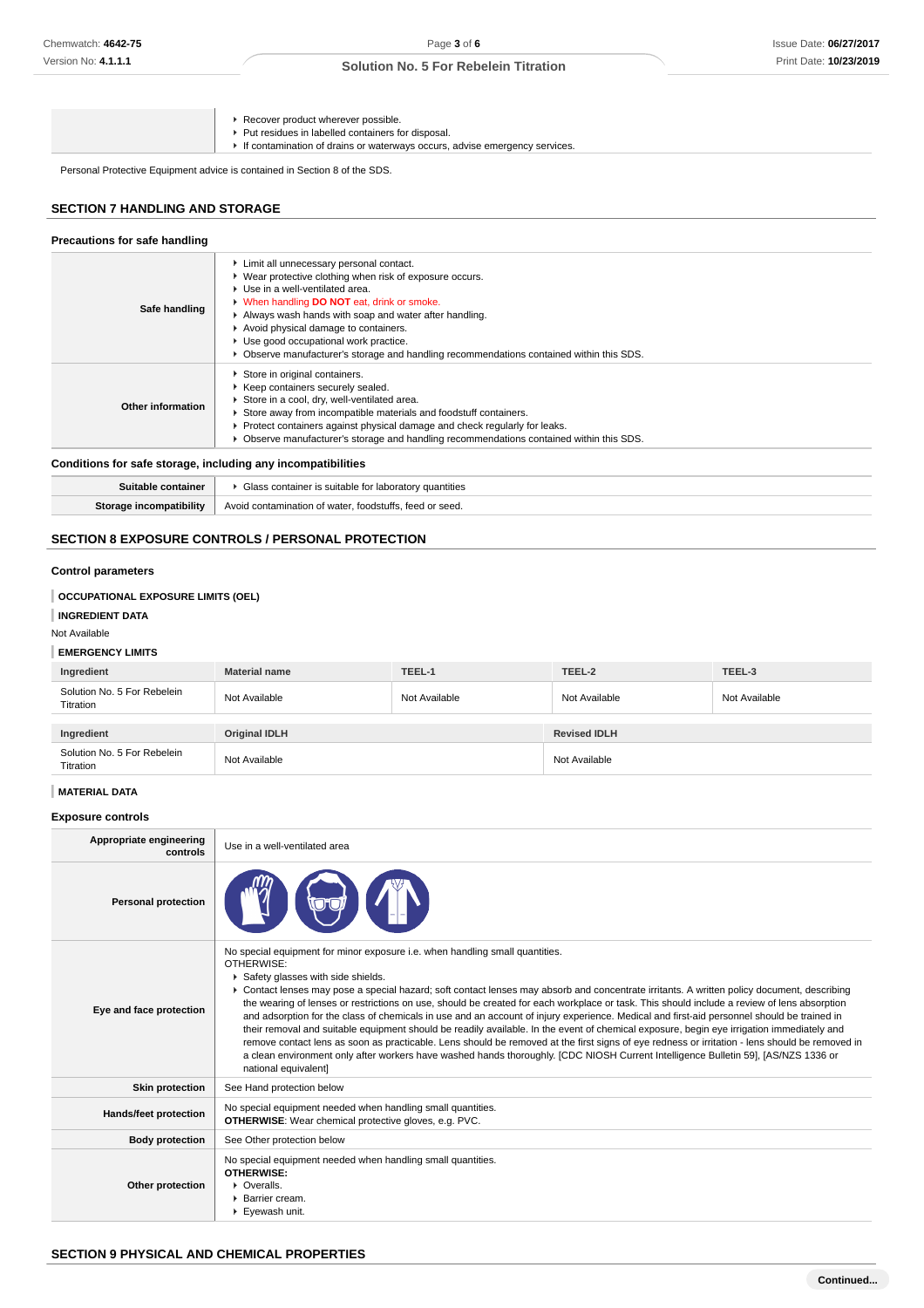# **Information on basic physical and chemical properties**

| Chemwatch: 4642-75                                    | Page 4 of 6                                                                                                                                                                                                                                                                                                                                                                                                                                                                                                                                                                                                                                                                                                                   |                                            | Issue Date: 06/27/201 |
|-------------------------------------------------------|-------------------------------------------------------------------------------------------------------------------------------------------------------------------------------------------------------------------------------------------------------------------------------------------------------------------------------------------------------------------------------------------------------------------------------------------------------------------------------------------------------------------------------------------------------------------------------------------------------------------------------------------------------------------------------------------------------------------------------|--------------------------------------------|-----------------------|
| Version No: 4.1.1.1                                   | Solution No. 5 For Rebelein Titration                                                                                                                                                                                                                                                                                                                                                                                                                                                                                                                                                                                                                                                                                         |                                            | Print Date: 10/23/201 |
|                                                       |                                                                                                                                                                                                                                                                                                                                                                                                                                                                                                                                                                                                                                                                                                                               |                                            |                       |
|                                                       |                                                                                                                                                                                                                                                                                                                                                                                                                                                                                                                                                                                                                                                                                                                               |                                            |                       |
| Information on basic physical and chemical properties |                                                                                                                                                                                                                                                                                                                                                                                                                                                                                                                                                                                                                                                                                                                               |                                            |                       |
| Appearance                                            | Colourless, odourless liquid; mixes with water.                                                                                                                                                                                                                                                                                                                                                                                                                                                                                                                                                                                                                                                                               |                                            |                       |
| <b>Physical state</b>                                 | Liquid                                                                                                                                                                                                                                                                                                                                                                                                                                                                                                                                                                                                                                                                                                                        | Relative density (Water = 1)               | 1.1                   |
| Odour                                                 | Not Available                                                                                                                                                                                                                                                                                                                                                                                                                                                                                                                                                                                                                                                                                                                 | Partition coefficient n-octanol<br>/ water | Not Available         |
| <b>Odour threshold</b>                                | Not Available                                                                                                                                                                                                                                                                                                                                                                                                                                                                                                                                                                                                                                                                                                                 | Auto-ignition temperature (°C)             | Not Applicable        |
| pH (as supplied)                                      | $\overline{7}$                                                                                                                                                                                                                                                                                                                                                                                                                                                                                                                                                                                                                                                                                                                | <b>Decomposition temperature</b>           | Not Available         |
| Melting point / freezing point<br>$(^{\circ}C)$       | Not Available                                                                                                                                                                                                                                                                                                                                                                                                                                                                                                                                                                                                                                                                                                                 | <b>Viscosity (cSt)</b>                     | Not Available         |
| Initial boiling point and boiling<br>range (°C)       | Not Available                                                                                                                                                                                                                                                                                                                                                                                                                                                                                                                                                                                                                                                                                                                 | Molecular weight (g/mol)                   | Not Applicable        |
| Flash point (°C)                                      | Not Applicable                                                                                                                                                                                                                                                                                                                                                                                                                                                                                                                                                                                                                                                                                                                | <b>Taste</b>                               | Not Available         |
| <b>Evaporation rate</b>                               | Not Available                                                                                                                                                                                                                                                                                                                                                                                                                                                                                                                                                                                                                                                                                                                 | <b>Explosive properties</b>                | Not Available         |
| Flammability                                          | Not Applicable                                                                                                                                                                                                                                                                                                                                                                                                                                                                                                                                                                                                                                                                                                                | <b>Oxidising properties</b>                | Not Available         |
| Upper Explosive Limit (%)                             | Not Applicable                                                                                                                                                                                                                                                                                                                                                                                                                                                                                                                                                                                                                                                                                                                | Surface Tension (dyn/cm or<br>mN/m)        | Not Available         |
| Lower Explosive Limit (%)                             | Not Applicable                                                                                                                                                                                                                                                                                                                                                                                                                                                                                                                                                                                                                                                                                                                | <b>Volatile Component (%vol)</b>           | Not Available         |
| Vapour pressure (kPa)                                 | Not Available                                                                                                                                                                                                                                                                                                                                                                                                                                                                                                                                                                                                                                                                                                                 | Gas group                                  | Not Available         |
| Solubility in water                                   | Miscible                                                                                                                                                                                                                                                                                                                                                                                                                                                                                                                                                                                                                                                                                                                      | pH as a solution (1%)                      | Not Available         |
| Vapour density (Air = $1$ )                           | Not Available                                                                                                                                                                                                                                                                                                                                                                                                                                                                                                                                                                                                                                                                                                                 | VOC g/L                                    | Not Available         |
|                                                       |                                                                                                                                                                                                                                                                                                                                                                                                                                                                                                                                                                                                                                                                                                                               |                                            |                       |
| SECTION 10 STABILITY AND REACTIVITY                   |                                                                                                                                                                                                                                                                                                                                                                                                                                                                                                                                                                                                                                                                                                                               |                                            |                       |
| Reactivity                                            | See section 7                                                                                                                                                                                                                                                                                                                                                                                                                                                                                                                                                                                                                                                                                                                 |                                            |                       |
| <b>Chemical stability</b>                             | • Unstable in the presence of incompatible materials.<br>Product is considered stable.<br>Hazardous polymerisation will not occur.                                                                                                                                                                                                                                                                                                                                                                                                                                                                                                                                                                                            |                                            |                       |
| Possibility of hazardous<br>reactions                 | See section 7                                                                                                                                                                                                                                                                                                                                                                                                                                                                                                                                                                                                                                                                                                                 |                                            |                       |
| <b>Conditions to avoid</b>                            | See section 7                                                                                                                                                                                                                                                                                                                                                                                                                                                                                                                                                                                                                                                                                                                 |                                            |                       |
| Incompatible materials                                | See section 7                                                                                                                                                                                                                                                                                                                                                                                                                                                                                                                                                                                                                                                                                                                 |                                            |                       |
| Hazardous decomposition<br>products                   | See section 5                                                                                                                                                                                                                                                                                                                                                                                                                                                                                                                                                                                                                                                                                                                 |                                            |                       |
| <b>SECTION 11 TOXICOLOGICAL INFORMATION</b>           |                                                                                                                                                                                                                                                                                                                                                                                                                                                                                                                                                                                                                                                                                                                               |                                            |                       |
| Information on toxicological effects                  |                                                                                                                                                                                                                                                                                                                                                                                                                                                                                                                                                                                                                                                                                                                               |                                            |                       |
| Inhaled                                               | Not normally a hazard due to non-volatile nature of product                                                                                                                                                                                                                                                                                                                                                                                                                                                                                                                                                                                                                                                                   |                                            |                       |
| Ingestion                                             | The material has NOT been classified by EC Directives or other classification systems as "harmful by ingestion". This is because of the lack of<br>corroborating animal or human evidence. The material may still be damaging to the health of the individual, following ingestion, especially where<br>pre-existing organ (e.g liver, kidney) damage is evident. Present definitions of harmful or toxic substances are generally based on doses<br>producing mortality rather than those producing morbidity (disease, ill-health). Gastrointestinal tract discomfort may produce nausea and<br>vomiting. In an occupational setting however, ingestion of insignificant quantities is not thought to be cause for concern. |                                            |                       |
| <b>Skin Contact</b>                                   | The material is not thought to produce adverse health effects or skin irritation following contact (as classified by EC Directives using animal<br>models). Nevertheless, good hygiene practice requires that exposure be kept to a minimum and that suitable gloves be used in an occupational<br>setting.                                                                                                                                                                                                                                                                                                                                                                                                                   |                                            |                       |
| Eye                                                   | Although the liquid is not thought to be an irritant (as classified by EC Directives), direct contact with the eye may produce transient discomfort<br>characterised by tearing or conjunctival redness (as with windburn).                                                                                                                                                                                                                                                                                                                                                                                                                                                                                                   |                                            |                       |
| Chronic                                               | Long-term exposure to the product is not thought to produce chronic effects adverse to health (as classified by EC Directives using animal<br>models); nevertheless exposure by all routes should be minimised as a matter of course.                                                                                                                                                                                                                                                                                                                                                                                                                                                                                         |                                            |                       |
|                                                       |                                                                                                                                                                                                                                                                                                                                                                                                                                                                                                                                                                                                                                                                                                                               |                                            |                       |
| Solution No. 5 For Rebelein<br><b>Titration</b>       | <b>TOXICITY</b>                                                                                                                                                                                                                                                                                                                                                                                                                                                                                                                                                                                                                                                                                                               | <b>IRRITATION</b>                          |                       |
| Legend:                                               | Not Available<br>Not Available<br>1. Value obtained from Europe ECHA Registered Substances - Acute toxicity 2.* Value obtained from manufacturer's SDS. Unless otherwise                                                                                                                                                                                                                                                                                                                                                                                                                                                                                                                                                      |                                            |                       |
|                                                       | specified data extracted from RTECS - Register of Toxic Effect of chemical Substances                                                                                                                                                                                                                                                                                                                                                                                                                                                                                                                                                                                                                                         |                                            |                       |
|                                                       |                                                                                                                                                                                                                                                                                                                                                                                                                                                                                                                                                                                                                                                                                                                               |                                            |                       |
| <b>Acute Toxicity</b>                                 | ×                                                                                                                                                                                                                                                                                                                                                                                                                                                                                                                                                                                                                                                                                                                             | Carcinogenicity                            | ×                     |
| <b>Skin Irritation/Corrosion</b>                      | ×                                                                                                                                                                                                                                                                                                                                                                                                                                                                                                                                                                                                                                                                                                                             | <b>Reproductivity</b>                      | ×                     |
| <b>Serious Eye Damage/Irritation</b>                  | ×                                                                                                                                                                                                                                                                                                                                                                                                                                                                                                                                                                                                                                                                                                                             | <b>STOT - Single Exposure</b>              | ×                     |
| <b>Respiratory or Skin</b><br>sensitisation           | ×                                                                                                                                                                                                                                                                                                                                                                                                                                                                                                                                                                                                                                                                                                                             | <b>STOT - Repeated Exposure</b>            | ×                     |
| <b>Mutagenicity</b>                                   | ×                                                                                                                                                                                                                                                                                                                                                                                                                                                                                                                                                                                                                                                                                                                             | <b>Aspiration Hazard</b>                   | ×                     |

# **SECTION 10 STABILITY AND REACTIVITY**

| Reactivity                                 | See section 7                                                                                                                        |
|--------------------------------------------|--------------------------------------------------------------------------------------------------------------------------------------|
| <b>Chemical stability</b>                  | • Unstable in the presence of incompatible materials.<br>▶ Product is considered stable.<br>Hazardous polymerisation will not occur. |
| Possibility of hazardous<br>reactions      | See section 7                                                                                                                        |
| <b>Conditions to avoid</b>                 | See section 7                                                                                                                        |
| Incompatible materials                     | See section 7                                                                                                                        |
| <b>Hazardous decomposition</b><br>products | See section 5                                                                                                                        |

# **SECTION 11 TOXICOLOGICAL INFORMATION**

### **Information on toxicological effects**

| Inhaled                     | Not normally a hazard due to non-volatile nature of product                                                                                                                                                                                                                                                                                                                                                                                                                                                                                                                                                                                                                                                                   |                   |  |
|-----------------------------|-------------------------------------------------------------------------------------------------------------------------------------------------------------------------------------------------------------------------------------------------------------------------------------------------------------------------------------------------------------------------------------------------------------------------------------------------------------------------------------------------------------------------------------------------------------------------------------------------------------------------------------------------------------------------------------------------------------------------------|-------------------|--|
| Ingestion                   | The material has NOT been classified by EC Directives or other classification systems as "harmful by ingestion". This is because of the lack of<br>corroborating animal or human evidence. The material may still be damaging to the health of the individual, following ingestion, especially where<br>pre-existing organ (e.g liver, kidney) damage is evident. Present definitions of harmful or toxic substances are generally based on doses<br>producing mortality rather than those producing morbidity (disease, ill-health). Gastrointestinal tract discomfort may produce nausea and<br>vomiting. In an occupational setting however, ingestion of insignificant quantities is not thought to be cause for concern. |                   |  |
| <b>Skin Contact</b>         | The material is not thought to produce adverse health effects or skin irritation following contact (as classified by EC Directives using animal<br>models). Nevertheless, good hygiene practice requires that exposure be kept to a minimum and that suitable gloves be used in an occupational<br>setting.                                                                                                                                                                                                                                                                                                                                                                                                                   |                   |  |
| Eye                         | Although the liquid is not thought to be an irritant (as classified by EC Directives), direct contact with the eye may produce transient discomfort<br>characterised by tearing or conjunctival redness (as with windburn).                                                                                                                                                                                                                                                                                                                                                                                                                                                                                                   |                   |  |
| <b>Chronic</b>              | Long-term exposure to the product is not thought to produce chronic effects adverse to health (as classified by EC Directives using animal<br>models); nevertheless exposure by all routes should be minimised as a matter of course.                                                                                                                                                                                                                                                                                                                                                                                                                                                                                         |                   |  |
|                             |                                                                                                                                                                                                                                                                                                                                                                                                                                                                                                                                                                                                                                                                                                                               |                   |  |
| Solution No. 5 For Rebelein | <b>TOXICITY</b>                                                                                                                                                                                                                                                                                                                                                                                                                                                                                                                                                                                                                                                                                                               | <b>IRRITATION</b> |  |
| <b>Titration</b>            | Not Available                                                                                                                                                                                                                                                                                                                                                                                                                                                                                                                                                                                                                                                                                                                 | Not Available     |  |
| Legend:                     | 1. Value obtained from Europe ECHA Registered Substances - Acute toxicity 2.* Value obtained from manufacturer's SDS. Unless otherwise<br>specified data extracted from RTECS - Register of Toxic Effect of chemical Substances                                                                                                                                                                                                                                                                                                                                                                                                                                                                                               |                   |  |
|                             | .                                                                                                                                                                                                                                                                                                                                                                                                                                                                                                                                                                                                                                                                                                                             | .                 |  |

| <b>Acute Toxicity</b>                       |   | Carcinogenicity                 | ×                                                                                                  |
|---------------------------------------------|---|---------------------------------|----------------------------------------------------------------------------------------------------|
| <b>Skin Irritation/Corrosion</b>            | × | Reproductivity                  | ×                                                                                                  |
| <b>Serious Eye Damage/Irritation</b>        | × | <b>STOT - Single Exposure</b>   | ×                                                                                                  |
| <b>Respiratory or Skin</b><br>sensitisation | ↗ | <b>STOT - Repeated Exposure</b> | ×                                                                                                  |
| <b>Mutagenicity</b>                         | × | <b>Aspiration Hazard</b>        | $\boldsymbol{\times}$                                                                              |
|                                             |   | Legend:                         | $\blacktriangleright$ - Data either not available or does not fill the criteria for classification |

– Data available to make classification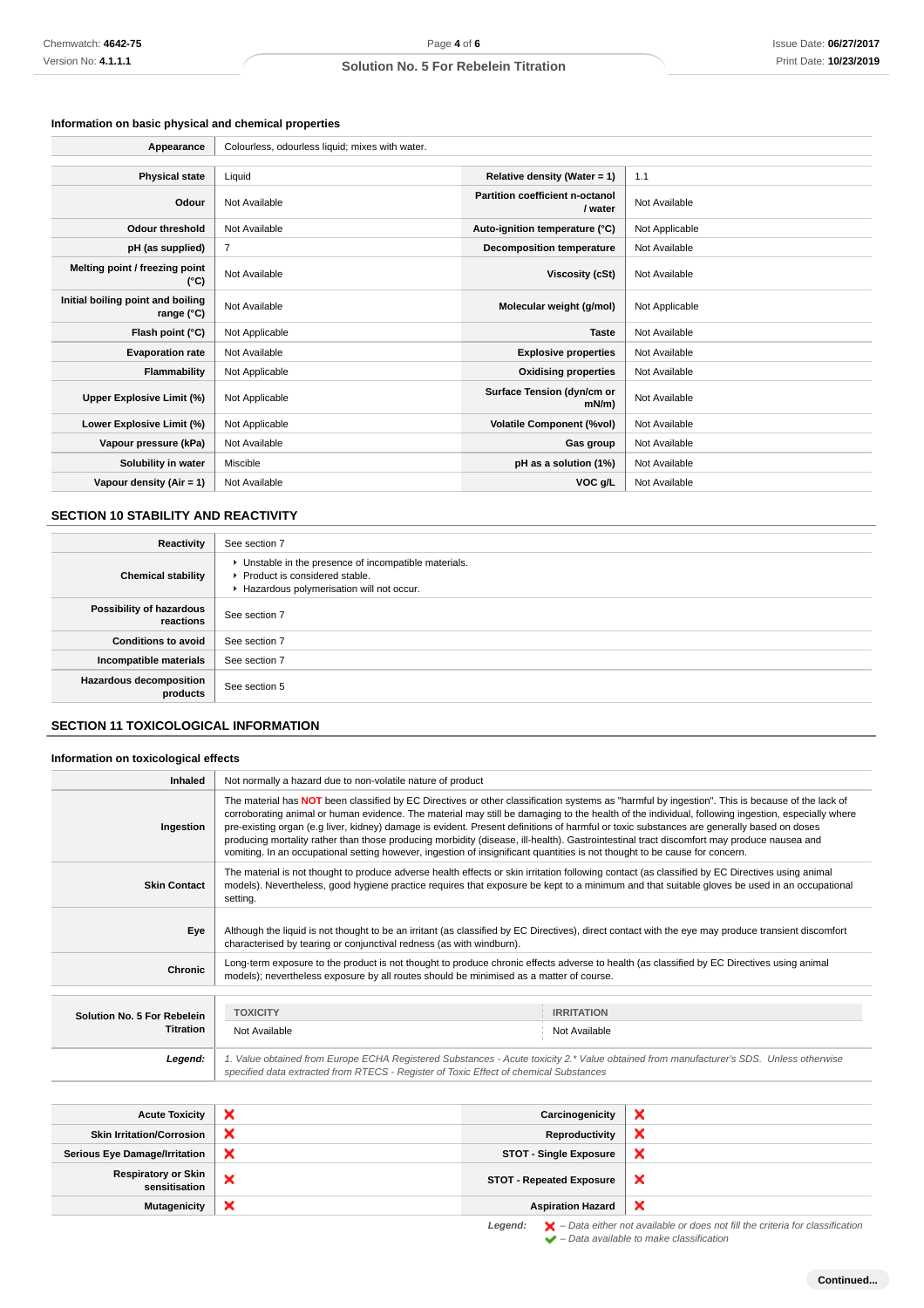# **SECTION 12 ECOLOGICAL INFORMATION**

| <b>Toxicity</b>                                 |                                                                                                                                                                                                                                                                                                                                                                                                 |                           |                |                                      |
|-------------------------------------------------|-------------------------------------------------------------------------------------------------------------------------------------------------------------------------------------------------------------------------------------------------------------------------------------------------------------------------------------------------------------------------------------------------|---------------------------|----------------|--------------------------------------|
|                                                 | <b>ENDPOINT</b>                                                                                                                                                                                                                                                                                                                                                                                 | <b>TEST DURATION (HR)</b> | <b>SPECIES</b> | <b>VALUE</b><br><b>SOURCE</b>        |
| Solution No. 5 For Rebelein<br><b>Titration</b> | Not<br>Available                                                                                                                                                                                                                                                                                                                                                                                | Not Available             | Not Available  | Not<br>Not<br>Available<br>Available |
| Legend:                                         | Extracted from 1. IUCLID Toxicity Data 2. Europe ECHA Registered Substances - Ecotoxicological Information - Aquatic Toxicity 3. EPIWIN Suite<br>V3.12 (QSAR) - Aquatic Toxicity Data (Estimated) 4. US EPA, Ecotox database - Aquatic Toxicity Data 5. ECETOC Aquatic Hazard Assessment<br>Data 6. NITE (Japan) - Bioconcentration Data 7. METI (Japan) - Bioconcentration Data 8. Vendor Data |                           |                |                                      |

?

#### **Persistence and degradability**

| Ingredient | Persistence: Water/Soil               | Persistence: Air                      |
|------------|---------------------------------------|---------------------------------------|
|            | No Data available for all ingredients | No Data available for all ingredients |
|            |                                       |                                       |

# **Bioaccumulative potential**

| Ingredient              | <b>Bioaccumulation</b>                |
|-------------------------|---------------------------------------|
|                         | No Data available for all ingredients |
| <b>Mobility in soil</b> |                                       |
| Ingredient              | <b>Mobility</b>                       |
|                         | No Data available for all ingredients |

# **SECTION 13 DISPOSAL CONSIDERATIONS**

## **Waste treatment methods**

|  | Product / Packaging disposal | Recycle wherever possible.<br>Consult manufacturer for recycling options or consult local or regional waste management authority for disposal if no suitable treatment or<br>disposal facility can be identified.<br>Dispose of by: burial in a land-fill specifically licensed to accept chemical and / or pharmaceutical wastes or incineration in a licensed<br>apparatus (after admixture with suitable combustible material).<br>Decontaminate empty containers. Observe all label safeguards until containers are cleaned and destroyed. |
|--|------------------------------|------------------------------------------------------------------------------------------------------------------------------------------------------------------------------------------------------------------------------------------------------------------------------------------------------------------------------------------------------------------------------------------------------------------------------------------------------------------------------------------------------------------------------------------------|
|--|------------------------------|------------------------------------------------------------------------------------------------------------------------------------------------------------------------------------------------------------------------------------------------------------------------------------------------------------------------------------------------------------------------------------------------------------------------------------------------------------------------------------------------------------------------------------------------|

# **SECTION 14 TRANSPORT INFORMATION**

### **Labels Required**

| M. | NO     |
|----|--------|
|    | <br>__ |

# **Land transport (ADG): NOT REGULATED FOR TRANSPORT OF DANGEROUS GOODS**

# **Air transport (ICAO-IATA / DGR): NOT REGULATED FOR TRANSPORT OF DANGEROUS GOODS**

### **Sea transport (IMDG-Code / GGVSee): NOT REGULATED FOR TRANSPORT OF DANGEROUS GOODS**

**Transport in bulk according to Annex II of MARPOL and the IBC code**

Not Applicable

# **SECTION 15 REGULATORY INFORMATION**

# **Safety, health and environmental regulations / legislation specific for the substance or mixture**

#### **National Inventory Status**

| <b>National Inventory</b>     | <b>Status</b> |
|-------------------------------|---------------|
| Australia - AICS              | Yes           |
| Canada - DSL                  | Yes           |
| Canada - NDSL                 | Yes           |
| China - IECSC                 | Yes           |
| Europe - EINEC / ELINCS / NLP | Yes           |
| Japan - ENCS                  | Yes           |
| Korea - KECI                  | Yes           |
| New Zealand - NZIoC           | Yes           |
| Philippines - PICCS           | Yes           |
| USA - TSCA                    | Yes           |
| Taiwan - TCSI                 | Yes           |